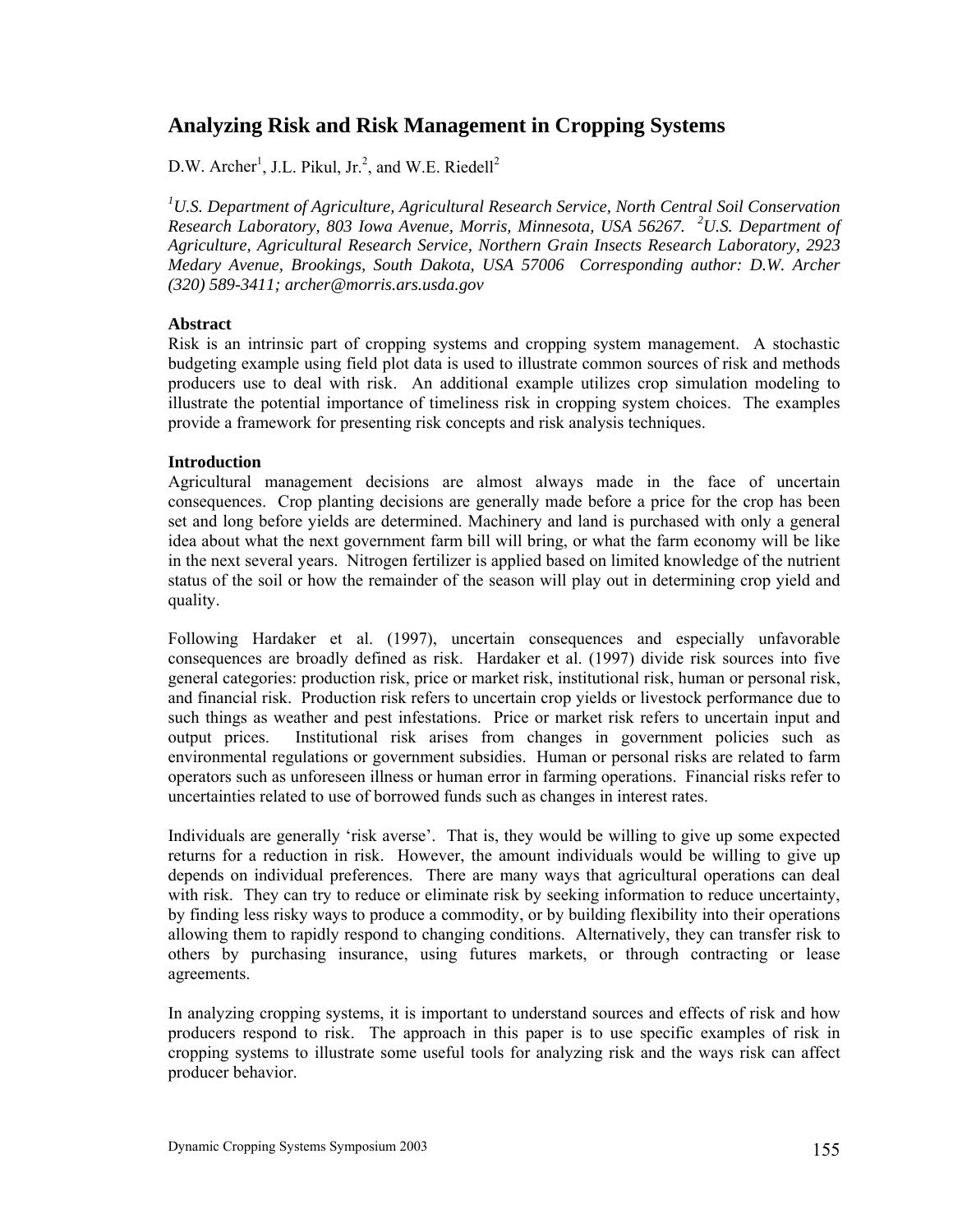## **Stochastic Budgeting – Cropping Systems Example**

In order to evaluate risk, it is necessary to identify the distribution of possible outcomes under uncertainty. A useful tool is stochastic budgeting which allows uncertainty in some variables to be included in calculating potential outcomes. Although stochastic budgeting has been used for several years (e.g. Milham, 1992; Olson et al. 1991), it has become much easier to use due to the development of spreadsheet software add-ins such as @RISK (Palisade, 1997) and Simetar (Richardson et al. 2003) to automate stochastic simulation. The approach in stochastic budgeting is just like constructing a deterministic budget, however some variables are explicitly modeled as uncertain. The stochastic nature of the budget is captured by specifying probability distributions for the uncertain variables. Using a Monte Carlo procedure, random samples are drawn from these distributions and used to evaluate the budget. The results are recorded, another sample is drawn, and the results are again recorded. This simulation continues for a sufficiently large number of samples to generate a stable distribution of outcomes. The procedure is general enough to be used with almost any type of budget including partial budgets, enterprise budgets, or whole-farm budgets. For this example, an enterprise budgeting approach will be used.

A long-term study comparing alternative tillage and rotation systems initiated in 1990 at the Eastern South Dakota Soil and Water Research Farm near Brookings, SD will be used to illustrate the use of stochastic budgeting for risk analysis. The study included four tillage and rotation treatment combinations: continuous corn conventional tillage (CNT), corn-soybean conventional tillage (2YRC), corn-soybean ridge tillage (2YRR), and corn-soybean-wheat/alfalfa-alfalfa conventional tillage (4YRC). The study also included three input levels, however only data from the high input level treatments will be used in this example. Details on the experimental design are in Riedell et al. (1998) and Pikul et al. (2001).

For this analysis, the effects of uncertain prices and yields on returns for the alternative tillage and rotation systems will be evaluated. The BestFit distribution-fitting software program that is bundled with @RISK was used to estimate smooth cumulative distribution functions (CDF) for each treatment based on annual yield observations from 1991-1999. An example of a fitted CDF is given in Figure 1. Similarly, CDF's were estimated for crop prices from 1991-1999, using the season average prices for South Dakota (South Dakota Agricultural Statistics Service 1999, 2002). Note: no clear trends were observed in the yields, so the CDF was fit directly to the observed yields. Often, there will be time trends in yield data. In cases where there are time trends, regression can be used to estimate the time trend, and a CDF can be fit to the regression residuals.

Since yield distributions for each crop were driven at least in part by common weather conditions, it is likely they were not stochastically independent. In addition, it is possible that crop yields and prices may not be stochastically independent due to the possibility of weather influences over large regions affecting crop supplies. To fully account for this effect, it would be necessary to estimate a joint distribution function for the uncertain variables. However, this would be difficult at best. To account for some of the interdependence, @RISK allows correlations between each of the uncertain variables to be included into the sampling procedure. A correlation matrix was estimated for yields and prices based on the 1991-1999 observations. Enterprise budgets were constructed following the procedure outlined in Archer et al. (2002) based on the actual tillage operations and inputs used in the field study. The resulting cost estimates were averaged over the 9 years of the study and held constant for this analysis.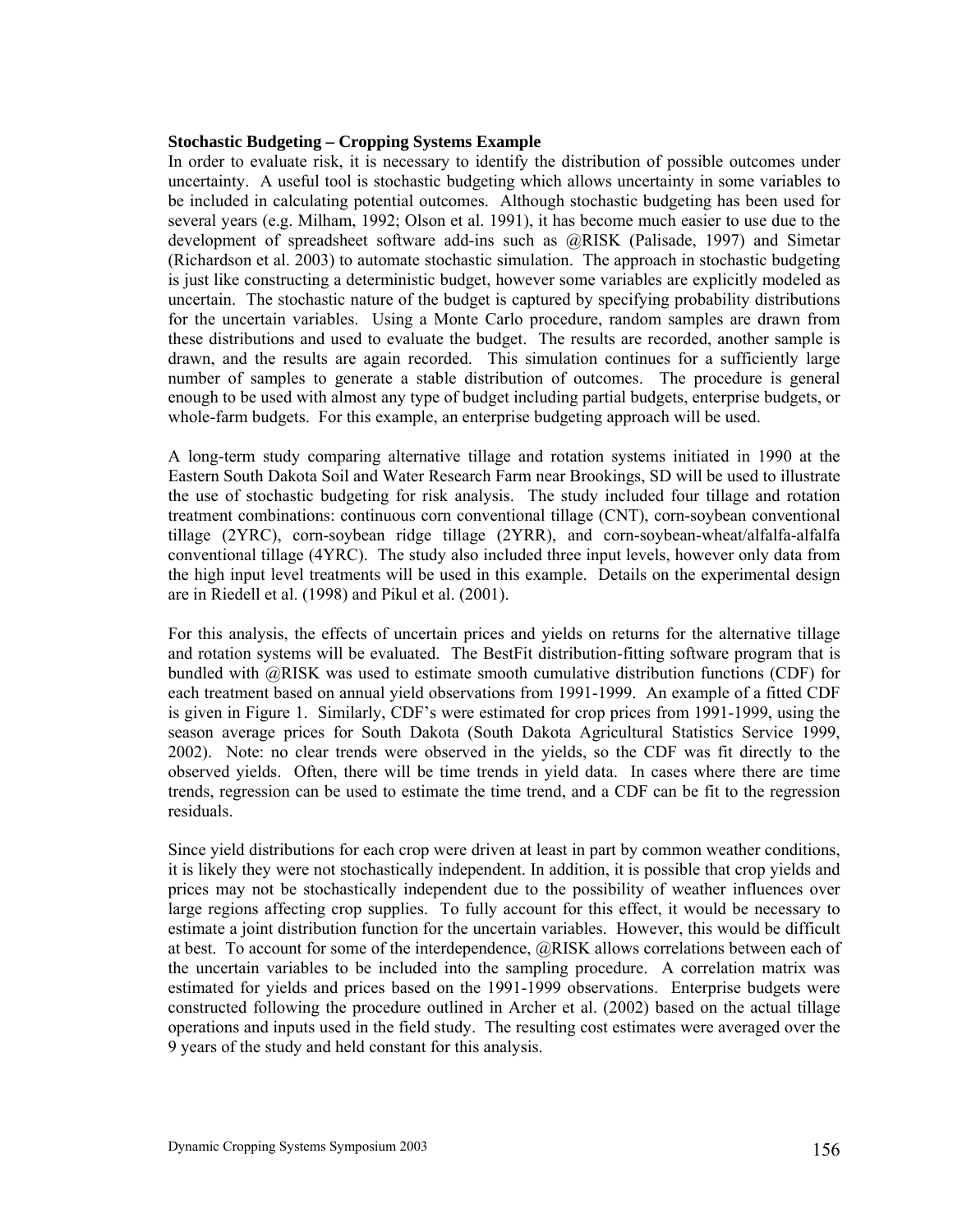

Figure 1. Estimated cumulative distribution function for corn yield in a corn-soybean rotation under conventional tillage.

Because @RISK is a spreadsheet add-in, there is considerable flexibility in setting up different scenarios to be evaluated within the spreadsheet. Four different scenarios are presented in this analysis: 1) no government program or insurance (baseline) 2) government program only (gp), 3) government program and crop insurance (gpi), and 4) government payments and crop insurance using old base acres (gpi ob). In each scenario, both yields and prices were stochastic. All four scenarios were run simultaneously using 2000 random samples from each of the yield and price distributions. Even with 2000 random samples, the simulation only took 11 seconds to run on a computer with a 1.6 GHz Pentium 4 processor and 256 MB RAM.

Figure 2 shows the net return CDF's for the four tillage and rotation treatments under the baseline scenario of no government payment or crop insurance. Although specific risk preferences will vary from individual to individual, the CDF's can be used to identify the treatments that would be preferred by individuals within a range of preferences using stochastic dominance analysis (Meyer, 1977). The simplest form of stochastic dominance is first-degree stochastic dominance. If a CDF 'A' lies entirely below and to the right of another CDF 'B', then 'A' dominates 'B' in the first-degree sense. 'A' would be preferred by any individual who prefers more of the performance measure (in this case net returns) to less, regardless of whether they are risk averse. In Figure 2, the 2YRR treatment dominates the 2YRC treatment in the first-degree sense, so a corn-soybean rotation under ridge tillage would be preferred over a corn-soybean rotation under conventional tillage by anyone who prefers higher net returns to lower net returns. Although it appears that the 2YRR treatment also dominates the 4YR treatment, there is a small area at the low end of the CDF's where the 4YR CDF lies to the right of the 2YRR CDF, so neither dominates. Even though the 2YRR treatment generally has higher net returns than the 4YR treatment, in the most extreme adverse instances losses are lower for the 4YR treatment. Since the CNT CDF crosses each of the other CDF's it neither dominates nor is dominated by the other distributions in the first-degree sense. The CNT treatment shows the greatest variability in net returns with the greatest losses in adverse years and greatest returns in favorable years. The 4YR The least variable shows the least variable method in the least variable method in the least variable method in the least variable method in the least variable method in the lower shows that the least variable method is t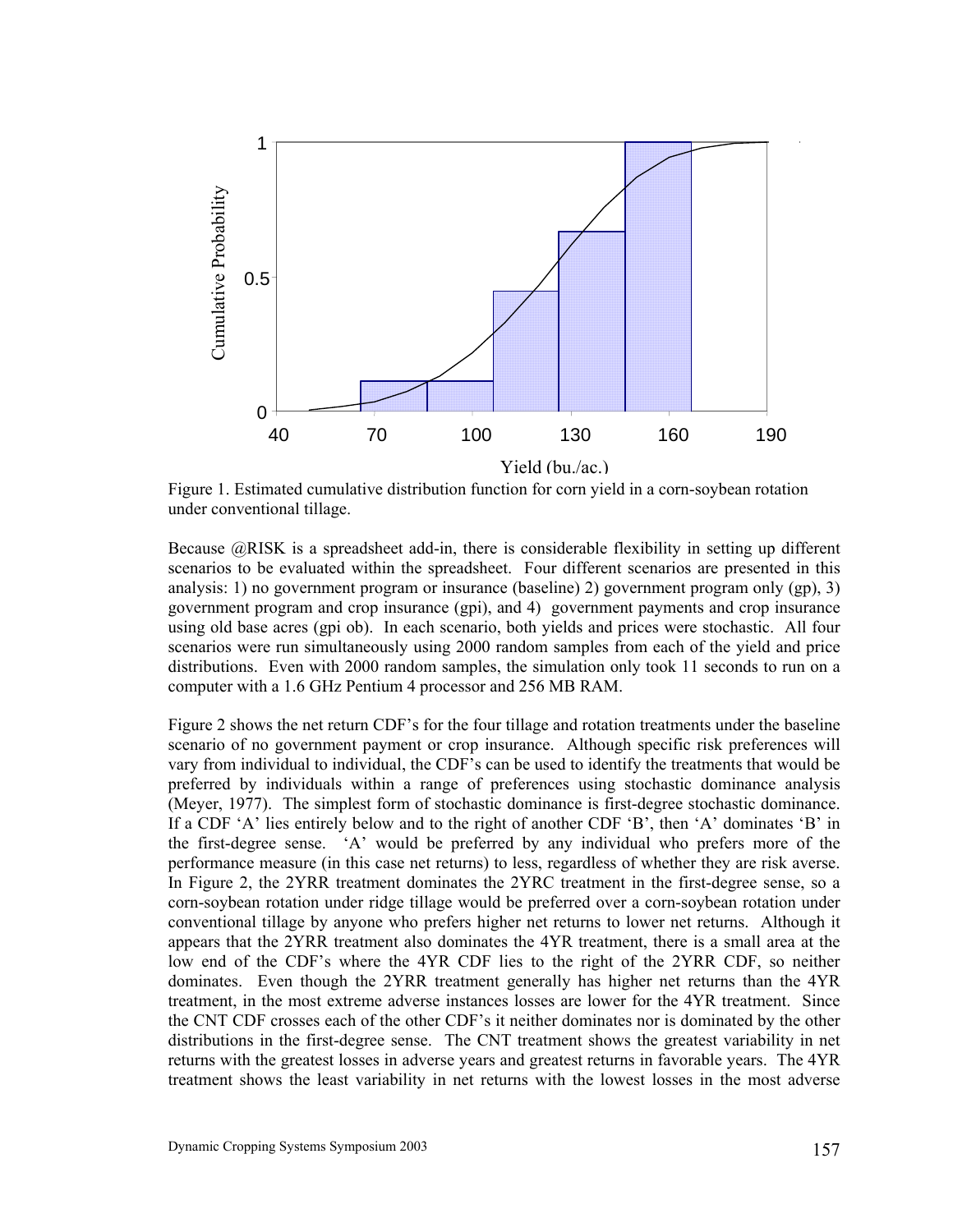years, but the lowest returns in the most favorable years. This illustrates the role of diversification in reducing risk.

A more powerful form of stochastic dominance is second-degree stochastic dominance. Seconddegree stochastic dominance is based on the area under the CDF. If the area under CDF 'A' is less the area under CDF 'B' at every point along the x-axis, then 'A' is said to dominate 'B' in the second-degree sense. Activity 'A' would be preferred by any individual who is risk-averse for all values of the performance measure. In Figure 2, the CNT treatment is dominated in the second-degree sense by each of the other treatments. This is not surprising with the great variability in net returns for the CNT treatment compared to the other treatments. Since the 2YRC treatment was dominated by the 2YRR treatment in the first-degree sense, it is also dominated in the second-degree sense. Because of the small overlap of the 4YR CDF and the 2YRR CDF at the low end of the distribution, neither can be said to dominate in the seconddegree sense. This problem of being unable to resolve dominance between treatments when CDF's cross at the low end of the distribution is well-known. McCarl (1988) has developed the RISKROOT computer program to determine the risk aversion levels where preferences would switch from one treatment to the other. The analysis was not conducted for this example, however the general result is that individuals with high risk aversion would select the treatment with the highest minimum value. In this example, individuals with high risk aversion would select the 4YR treatment.



Figure 2. Cumulative probability distribution of net returns with no government payments or crop insurance for: corn-soybean rotation under conventional tillage (2YRC), corn-soybean rotation under ridge tillage (2YRR), corn-soybean-wheat/alfalfa-alfalfa rotation under conventional tillage (4YR), and continuous corn rotation under conventional tillage (CNT).

The baseline scenario shown in Figure 2 is an extreme risk case of risk exposure. In reality, producers have options to reduce the price and production risk shown in the baseline scenario. The 2002 Farm Bill has two provisions that are designed to reduce the price risk producers are exposed to. The countercyclical payment (CCP) provision provides payments to producers when prices of the crops in a farm's program base acres drop below a target level. The base acres depend on historical crop acreages, so CCP's are not affected by the crop mix chosen in the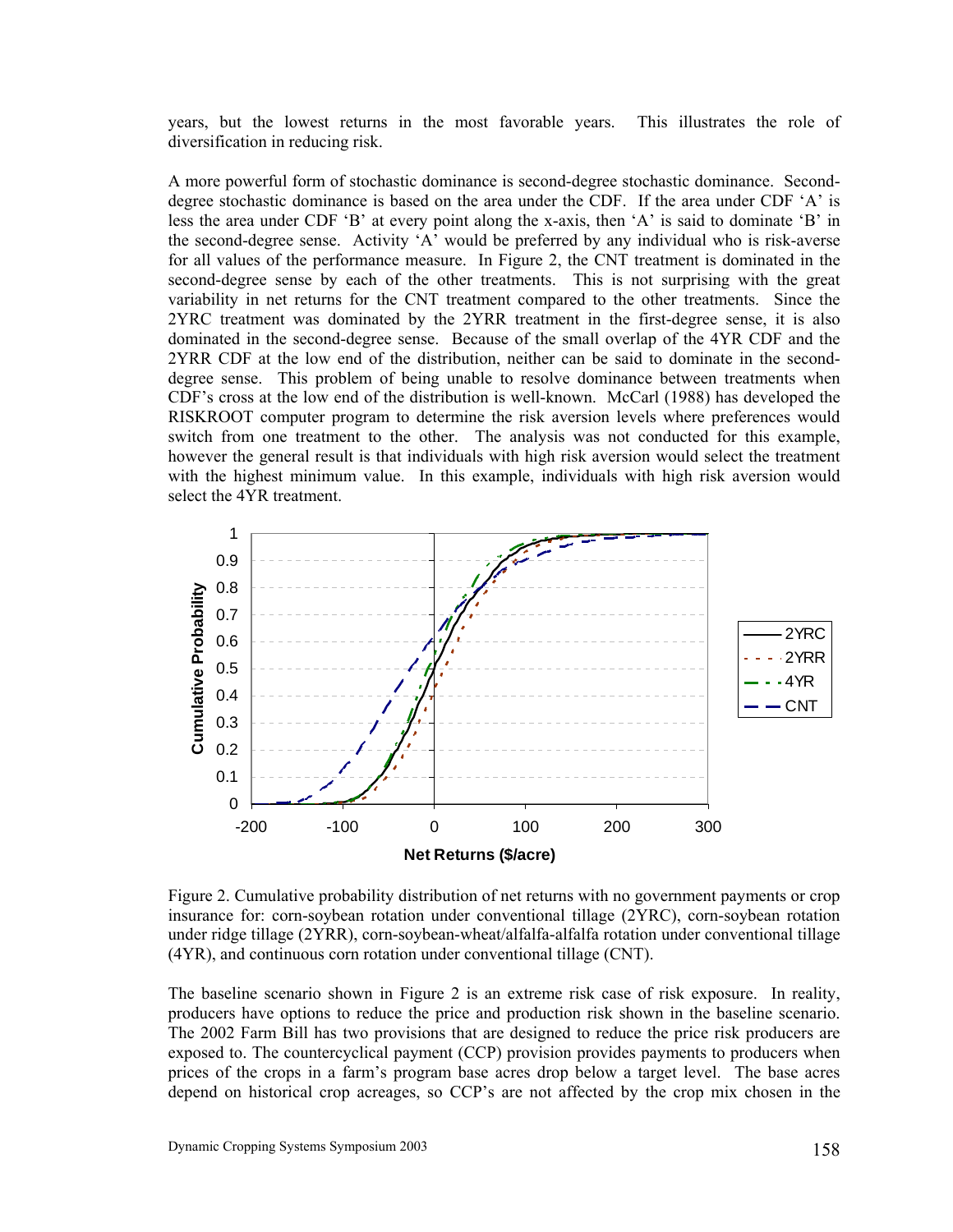current year. The loan deficiency payment (LDP) provides payments to producers when prices of the crops they actually produce and sell fall below an established loan rate. LDP's are not tied to program base acres, so they offset low prices in the crops produced in the current year. In addition to the CCP and LDP payments, the 2002 Farm Bill also provides direct payments which are fixed payments calculated according to the producer's established base acres and program yields (Westcott et al., 2002). Although direct payments do not counteract variability of net returns, they reduce risk by shifting the entire distribution of net returns to the right.

Another tool producers have available to reduce risk is crop insurance. There are several different types of crop insurance available including options that protect against production risk alone (yield-based insurance) or both price and production risk (gross revenue insurance). For the government program (gp) scenario government payments were calculated assuming a 50% corn and 50% soybean established base and with program yields equal to the 9-year average of the 2YRC corn and soybean yields. This would reflect the situation of a farm that had been in a long-term corn-soybean rotation under conventional tillage. In addition, for the government payment and crop insurance scenario (gpi), it was assumed that the producer purchased the maximum available coverage level of Multiple-Peril Crop Insurance (MPCI) crop insurance. MPCI is yield-based insurance with coverage based on the actual production history (APH) of the farm.



Figure 3. Cumulative probability distribution of net returns with government payments and crop insurance for: corn-soybean rotation under conventional tillage (2YRC), corn-soybean rotation under ridge tillage (2YRR), corn-soybean-wheat/alfalfa-alfalfa rotation under conventional tillage (4YR), and continuous corn rotation under conventional tillage (CNT).

Figure 3 shows the CDF's for the tillage and rotation treatments when both government payments and crop insurance are available. The lower tail of each of the CDF's is truncated compared to the baseline scenario. This illustrates the effect of government payments and crop insurance in limiting the adverse price and yield outcomes. With government payments and crop insurance, the 2YRR treatment dominates both the 2YRC and 4YR treatments in the first-degree sense. The 2YRR treatment also dominates the CNT treatment in the second-degree sense, so the 2YRR treatment would be preferred over all others by all individuals who were risk averse over all net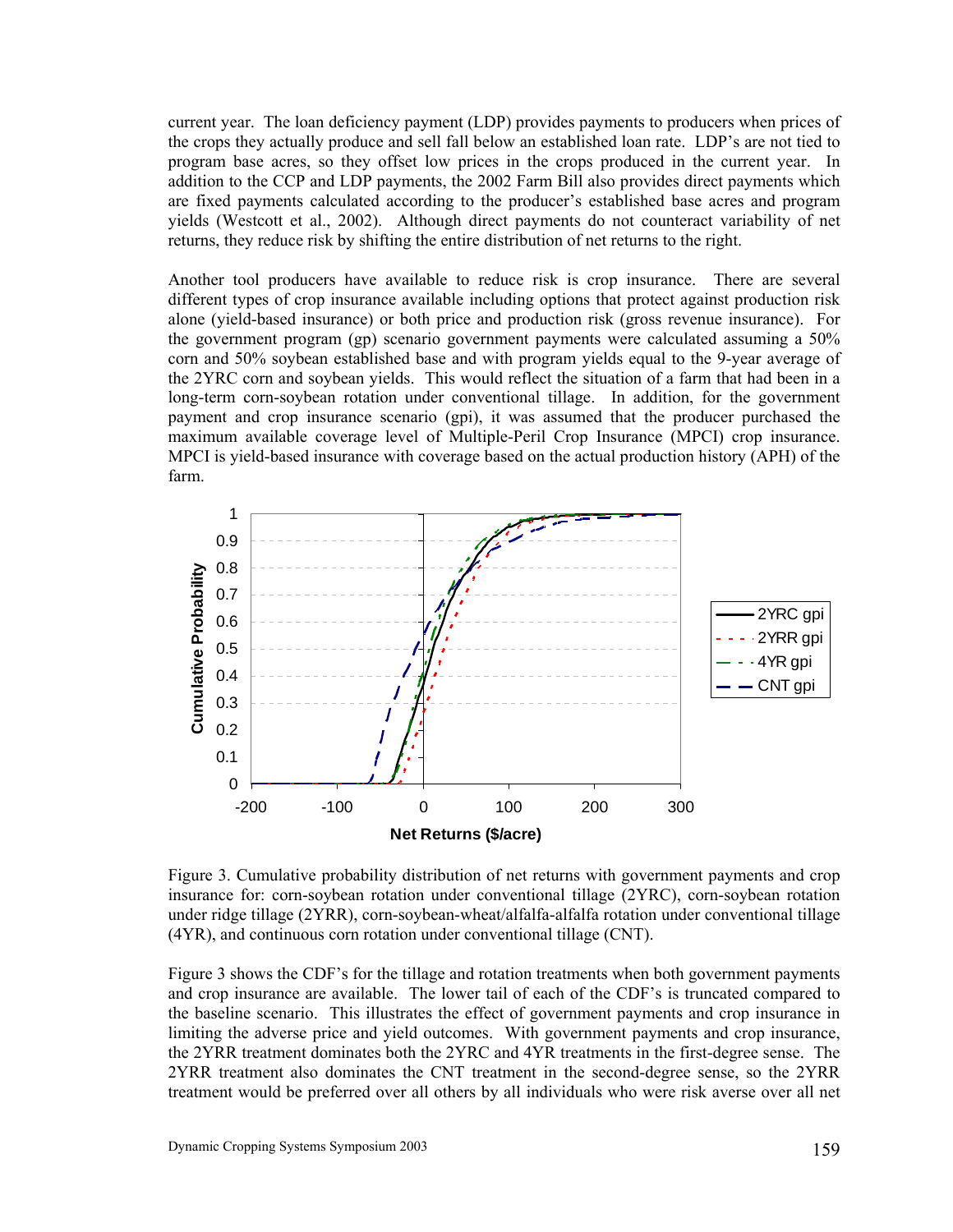return outcomes. With the availability of government payments and crop insurance, the level of diversification in the 4YR treatment is less important in reducing risk.

Figures 2 and 3 illustrate the effects of price and yield risk. However, another source of risk is institutional risk. One source of institutional risk is changes in farm programs. The previous farm bill, known as Freedom-to-Farm was designed to slowly phase out government payments that were based on established base acres and program yields. This would eliminate any incentives for farmers to produce a crop just to maintain program base or to over-apply inputs to maximize yields. However, the 2002 Farm Bill reintroduced payments tied to base acres and program yields, and allowed producers to update base acres and program yields using production records from the Freedom-to-Farm years. In the 2002 Farm Bill, alfalfa is not a program crop, so acres that were planted to alfalfa did not contribute to establishing a base acreage or yields for program payments. In addition, soybeans were not a program crop in previous farm programs, so any soybean base for the 2002 program would be based on production during the Freedom-to-Farm years. Suppose a producer, believing that base acres would not be important in the future, decided to grow crops in a corn-soybean-wheat/alfalfa-alfalfa rotation during the Freedom-to-Farm years. Under the 2002 Farm Bill, the producer could update program yields and base acres based on this four-year rotation or they could add the soybean base acres only and use the old corn base acres and program yield. The effect of institutional risk is illustrated assuming the producer decided to add the soybean base acres only and use the old corn base and program yield. This scenario includes government payments and crop insurance, but relies on the old base (gpi ob).



Figure 4. Cumulative probability distribution of net returns for the 2YRR treatment: without government payments or insurance, with government payments only (gp), with government payments and crop insurance (gpi), and with government payments and crop insurance using the old base acres (gpi ob).

The effects of the alternative risk management options and the effect of institutional risk are illustrated in Figure 4 for the 2YRR treatment only. The 'gp' scenario shifts the entire distribution to the right from the baseline scenario with the lower end being shifted more than the upper end. Government payments reduce risk largely by increasing net returns overall, with some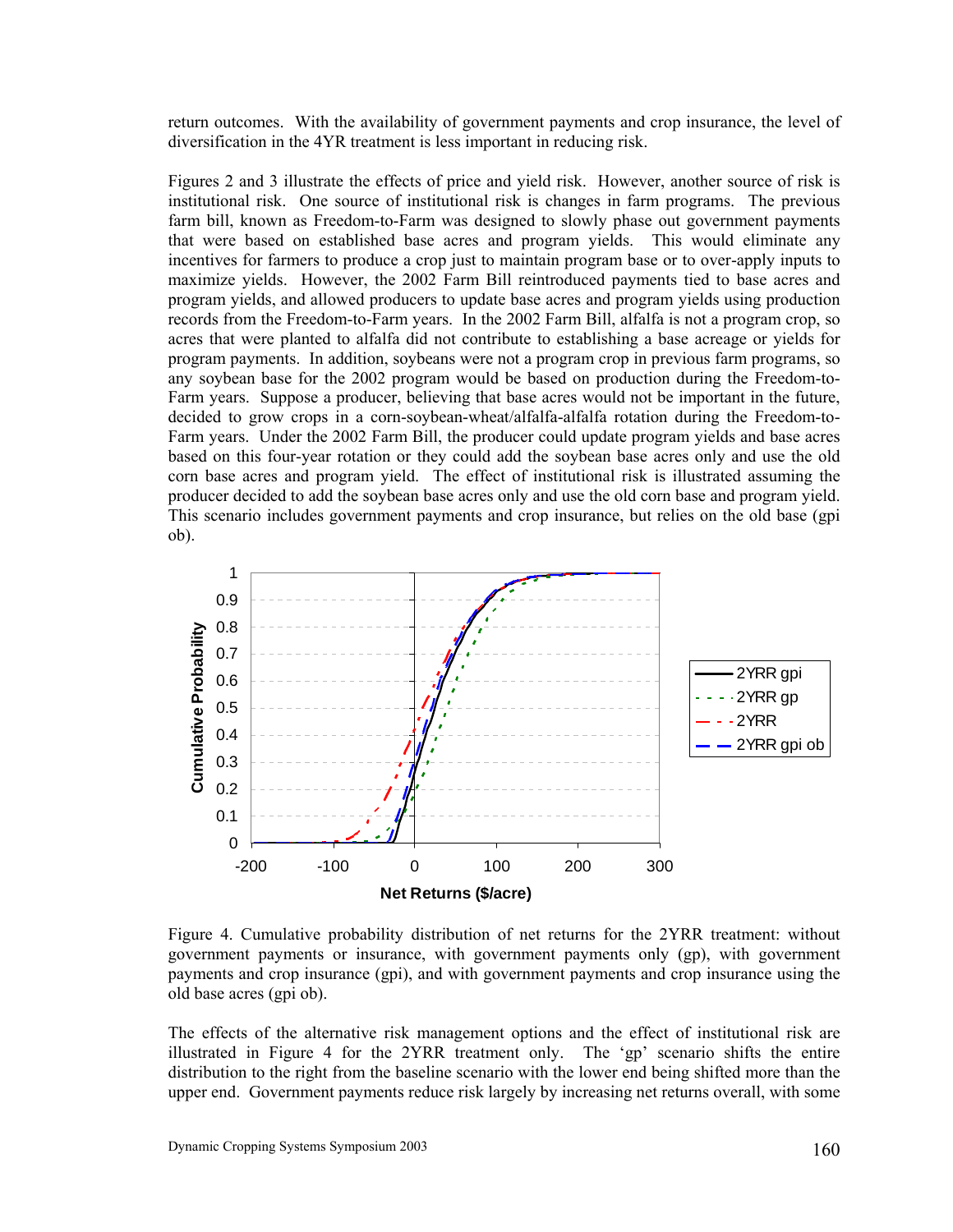decrease in the variability of net returns as well. The addition of crop insurance in the 'gpi' scenario truncates the lower end of the CDF compared to the 'gp' scenario, but the rest of the distribution is shifted to the left due to the cost of the premiums paid. The baseline scenario is dominated by both the 'gp' and 'gpi' scenarios by first-degree stochastic dominance. However, neither scenario dominates by first or second-degree stochastic dominance in comparing the 'gpi' and the 'gp' scenarios. This indicates a producer who prefers higher net returns would choose to receive government payments and possibly purchase crop insurance, with the crop insurance purchase decision dependant upon the individual's risk preferences. The effect of institutional risk is illustrated in comparing the 'gpi' and 'gpi ob' CDF's. The 'gpi ob' scenario is shifted to the left by about \$5 per acre at the low end of the distribution to about \$2.50 per acre at the upper end of the distribution compared to the 'gpi' scenario. This represents a persistent cost to a producer who did not correctly anticipate the provisions of the new farm bill.

## **Timeliness Risk Example**

A source of risk that is often overlooked in comparing the performance of alternative cropping systems using field plot data is risk associated with timeliness of field operations. In most field plot studies, a field operation such a planting can easily be completed in a single day. While, in a farm setting, planting activities may take a matter of weeks for a single crop. Delays in field activities can have significant effects on crop yields and/or production costs, and ignoring these effects may lead to erroneous conclusions about the viability of a particular cropping system. To illustrate the effects of timeliness risk, a crop simulation modeling approach is used. The EPIC model (Sharpley and Williams, 1990) was used to simulate crop yields and days suitable for fieldwork as part of an analysis of the economic value of a new seed coating technology (Archer and Gesch, 2003). The simulation was run for weekly planting dates for both corn and soybeans under two tillage systems (conventional tillage (CT) and no-till (NT)), two soil type, and three crop maturity classes. For this example, only a single soil type (Parnell silty clay loam) and a single crop maturity class (normal maturity) will be used. The simulation was run using 51 years of historical weather observations from the University of Minnesota West Central Research and Outreach Center. The first year of the simulation was discarded to avoid initialization effects. Annual output of costs and yields were used to calculate distributions of net returns for each planting date. In addition, daily soil moisture and temperature conditions were used to determine the number of days suitable for fieldwork during each weekly planting period. Details on the simulation and field day estimation procedure are found in Archer and Gesch (2003).

For this example, a spreadsheet was constructed to estimate the whole-farm net returns for each of the 50 simulation years assuming a farm size of 625 acres with the entire farm in a cornsoybean rotation where 50% of the acres are planted to corn and 50% of the acres are planted to soybeans every year. It was assumed the producer would begin planting corn beginning April 29, subject to field day availability. Once corn planting was completed, soybean planting would begin (but no earlier than May 13), again subject to field day availability. Under CT, both spring tillage activities and planting were subject to field day availability constraints. However since there are no spring tillage operations under NT, only planting was subject to field day availability constraints under NT.

Whole-farm net returns were calculated based on the acres planted during each weekly planting period and the net returns per acre planted in that period. In general, if planting was delayed, net returns decreased due to decreased yield. Whole-farm net returns were also calculated assuming that all of the corn was planted the week of April 29, and all of the soybeans were planted the week of May 13. This illustrates the situation where planting risk is ignored. CDF's for the whole-farm net returns ignoring planting risk are shown in Figure 5, while CDF's for whole-farm net returns including planting risk are shown in Figure 6.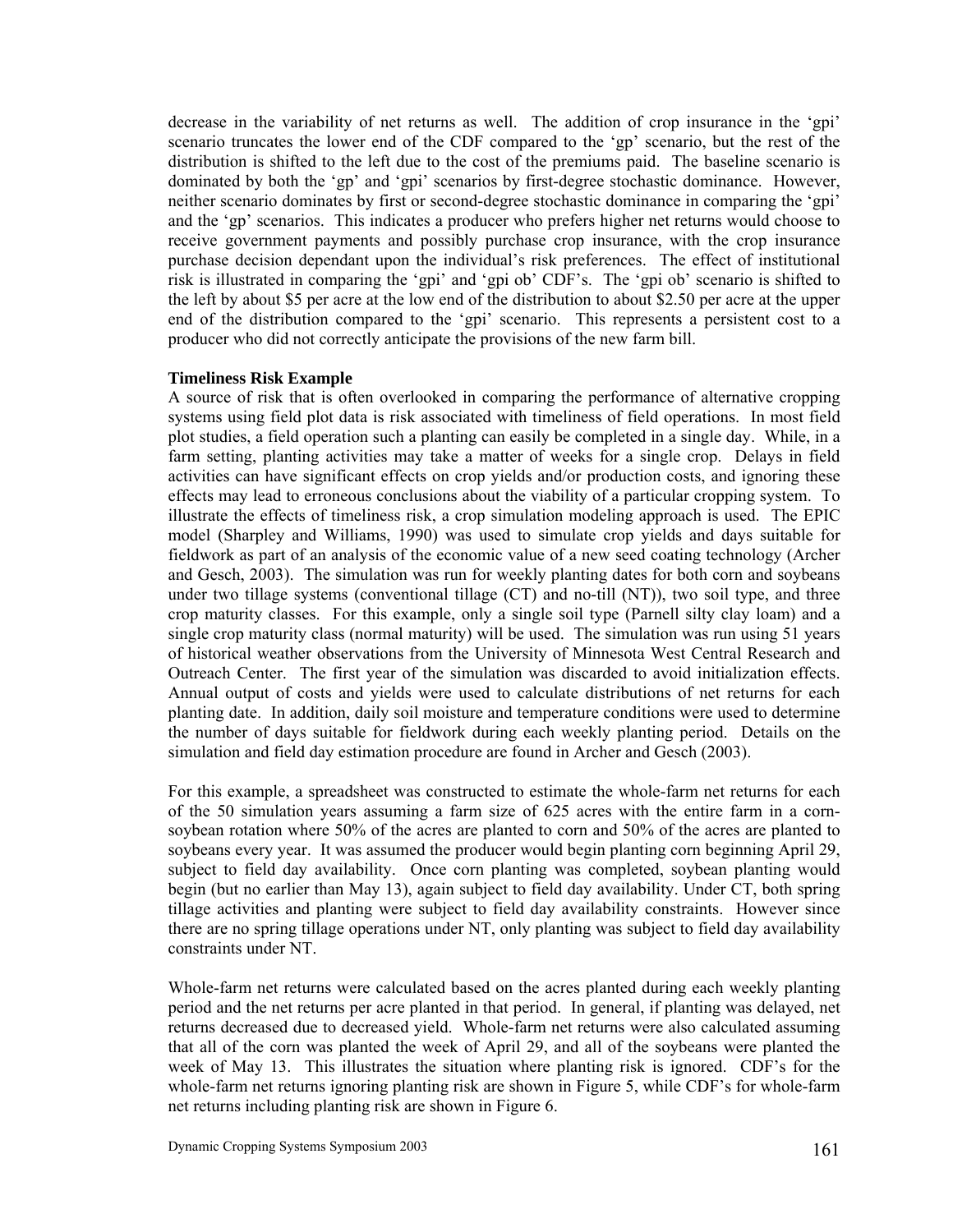

Figure 5. Cumulative distribution function of whole-farm net returns with no planting risk under conventional tillage (CT) and no-till (NT).



Figure 6. Cumulative distribution function of whole-farm net returns including planting risk under conventional tillage (CT) and no-till (NT).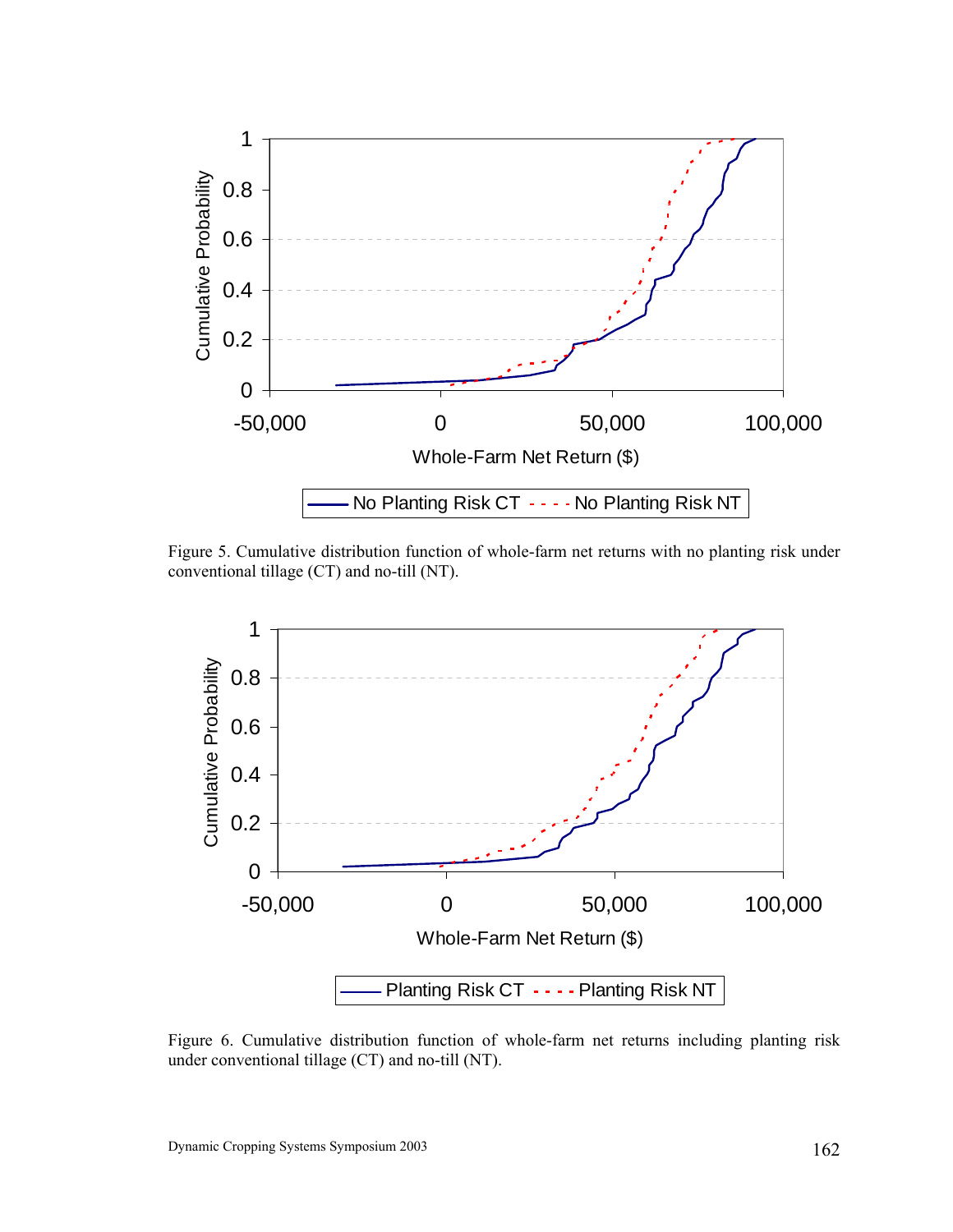Both the CT and NT distributions shift to the left when planting risk is included. However, in this example the NT distribution generally shows a larger shift. Expected whole-farm net returns decline by \$4800 (8.5%) under NT compared to a decline of \$3043 (4.8%) under CT when planting risk is included. While this is admittedly an extreme example of the effect of timeliness risk, with a soil that is limited in terms of field day availability and without including crop insurance, this represents a substantial reduction in expected net returns. Note: The results here would not be typical of more arid areas where planting should have a greater probability of being completed on time under NT since no spring tillage operations need to be completed prior to planting. For the cool, wet climate with a poorly drained soil illustrated here, the higher residue levels under NT hampered field drying. The net effect was that the probability of completing planting on time was lower under NT even though NT had lower field time requirements.

Regardless of whether or not planting risk is included, neither the CT nor the NT distribution dominates in terms of either first or second-degree stochastic dominance. However, when planting risk is ignored, the CT and NT CDF's are fairly similar over the lower 20% of the distribution, with much greater losses under CT in the lower 5% of the distribution. When planting risk is included, the CT and NT CDF's diverge more rapidly. While the losses are still much greater under CT in the lower 5% of the distribution the difference is less than when planting risk is ignored. Intuitively, this would indicate that the risk aversion level above which an individual would prefer NT to CT would be lower when planting risk is ignored than when planting risk is included. Indeed, this is confirmed by RISKROOT. So, ignoring planting risk might lead to overestimation of the number of individuals who would be willing to adopt NT in this example.

# **Conclusion**

While the examples illustrated just a few sources of risk, the techniques could be used to analyze a wide range of risk sources. With the computer software now available, stochastic simulation is a tool that is both powerful and easy to use. An extreme form of stochastic budgeting is the use of crop models or other process models. These models can be run using a distribution of uncertain variables (generally historical weather) to analyze the impact of alternative management options. While more complex than the simple stochastic budgeting examples presented, the results can be used for the same type of analysis, as illustrated in the timeliness risk example.

For the cropping systems example, stochastic budgeting illustrated the effect of risk management tools on the risks producers face. In the timeliness risk example, simulation modeling was used to illustrate the effect of alternative risk sources on the overall risks producers face. Both the available management tools and sources of risk can significantly change the riskiness of alternative cropping systems. The examples show the importance of including relevant sources of risk and available risk management tools in comparing alternative cropping systems.

In order to utilize stochastic simulation in analyzing field plot data, it is critical that there is enough information to characterize the distributions of the uncertain variables. The distributions of uncertain variables in this analysis were estimated based on historical conditions, however historical distributions may not be the best representation of potential outcomes. The techniques illustrated here could be used with any distribution estimates for the uncertain variables incorporating such things as expert opinion or forecasting tools. They also could be modified to account for the discovery of new information during the decision process and account for dynamic effects.